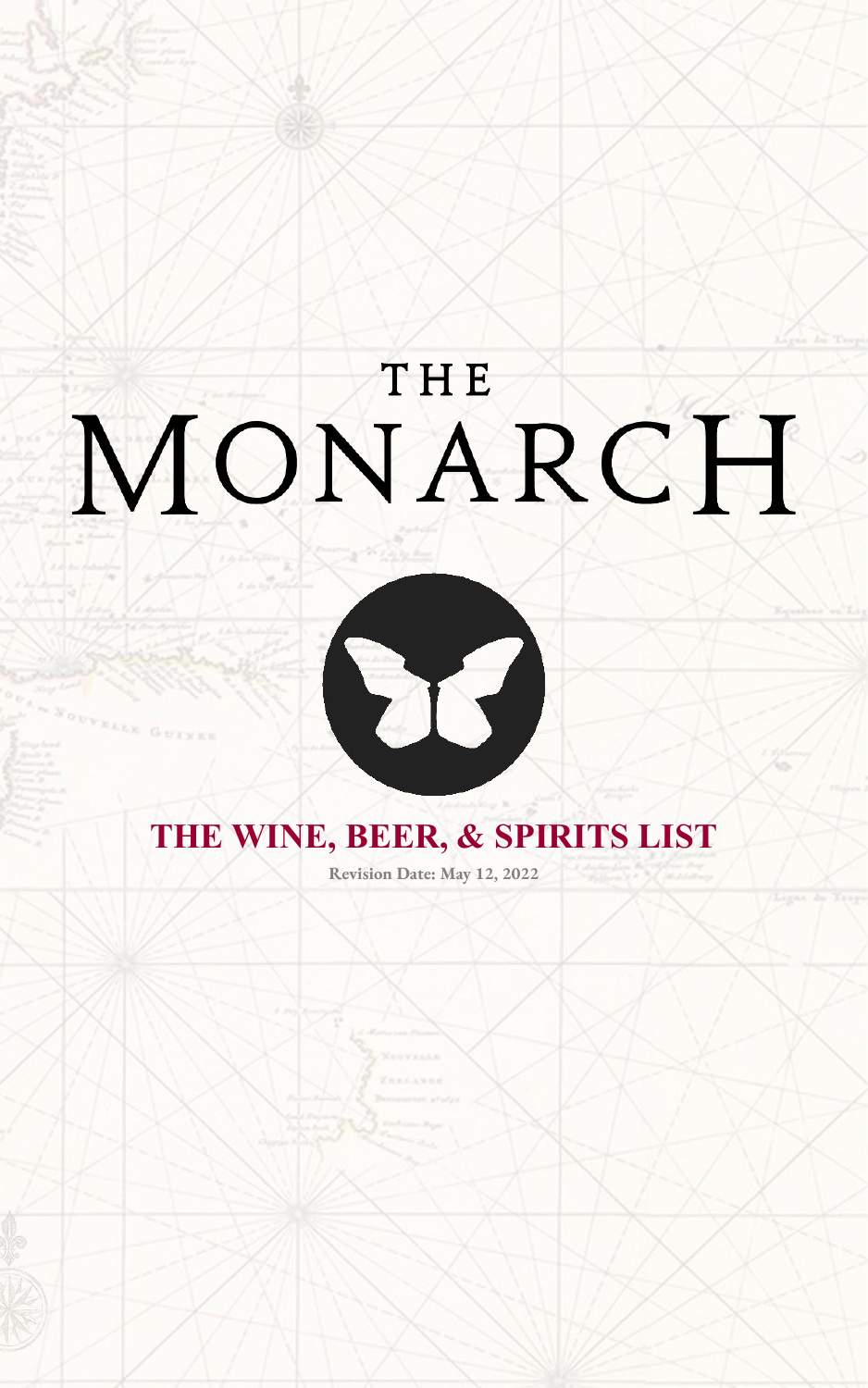#### **Beer & Seltzer**

 **7 Topo Chico Hard Seltzer,** *Strawberry Guava, 12oz Bottle*

 **5 Miller High Life,** *American Lagert, 16oz Can*

> **7 Stella Artois** *Euro Lager, 12oz Bottle*

 **8 Boulevard Tank 7** *Saison, 12oz Bottle*

 **7 Lagunitas IPA** *American IPA, 12oz Bottle*

 **6 Guinness** *Stout, 16oz Can*

#### **gls/btl White and Rose Wine**

**12/48 2021 Kokomo Rosé** *Grenache, Dry Creek Valley, California* G-E

**12/48 2018 Scarpetta**  *Pinot Grigio, Friuli, Italy*

**13/52 2019 Giunta** *Sauvignon Blanc, Wairarapa, New Zealand*

**13/52 2019 Pierre Sparr**

*Dry Riesling, Alsace, France*

**14/56 2019 Poco a Poco** *Chardonnay, Mendocino, California*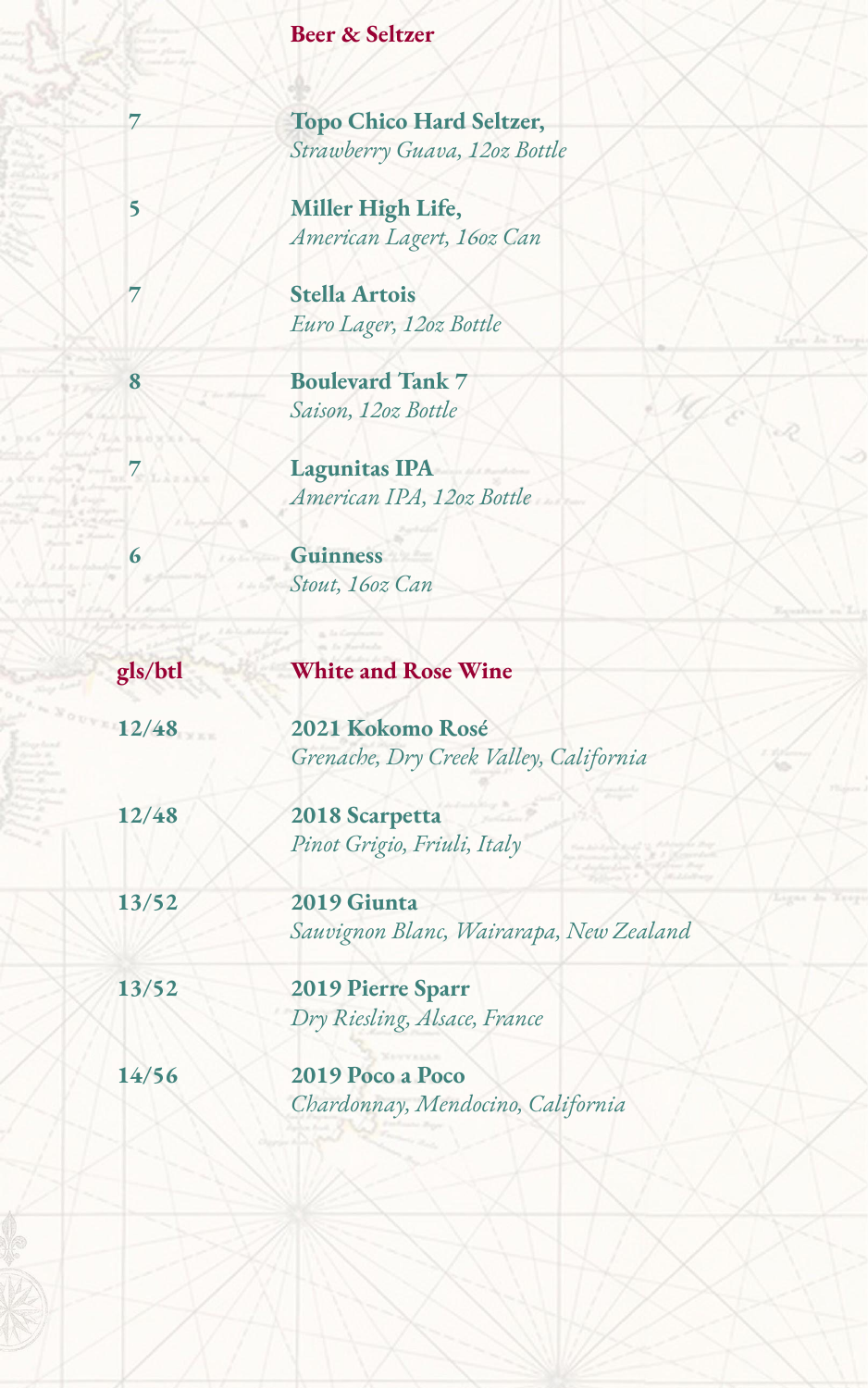| gls/btl | <b>Red Wine</b>                                  |
|---------|--------------------------------------------------|
| 17/68   | 2017 Ayres Willamette Valley                     |
|         | Pinot Noir, Willamette Valley, Oregon            |
| 16/64   | <b>2018 Daou Vineyards</b>                       |
|         | Cabernet Sauvignon, Paso Robles, California      |
| gls/btl | <b>Sparkling</b>                                 |
| 11/45   | <b>Mionetto Brut</b>                             |
|         | Prosecco, Treviso, Italy                         |
| 23/92   | <b>Collet Brut NV</b>                            |
|         | Champagne, Aÿ, France                            |
| 13/52   | <b>Henry Varney Rosé Sec NV</b>                  |
|         | Sparkling Rosé, Loire, France                    |
| /172    | <b>Bollinger Brut Special Cuvée NV</b>           |
| GUINER  | Champagne, Epernay, France                       |
| /380    | <b>Bollinger La Grande Année 2012</b>            |
|         | Champagne, Epernay, France                       |
| /450    | Bollinger La Grande Année Brut Rosé 2005         |
|         | Champagne, Epernay, France                       |
| /1500   | <b>Bollinger Vieilles Vignes Françaises 2006</b> |
|         | Champagne, Epernay, France                       |
| /175    | Gosset 'Grande Rosé' NV                          |
|         | Champagne, Epernay, France                       |
| /125    | Le Mesnil Grand Cru Blanc de Blanc               |
|         | Champagne, Epernay, France                       |
| /300    | Schramsberg J. Schram 2012                       |
|         | Sparkling Wine, North Coast, California          |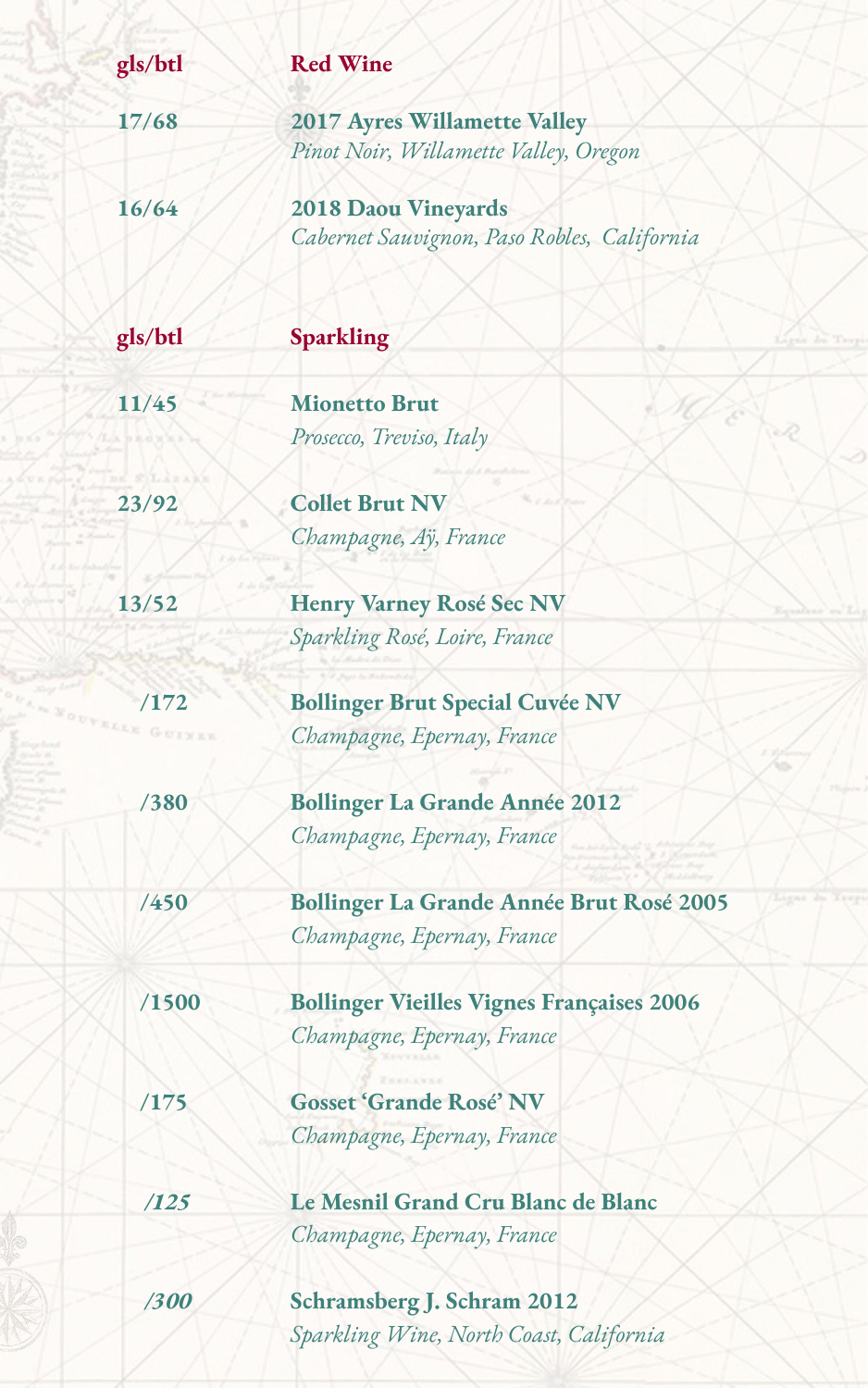## **SPIRITS**

Listed price is for 2oz pours.

An additional charge may be added if spirit is requested in a cocktail or over a large clear ice cube.

|            | <b>Bourbon Whiskey</b>                 |
|------------|----------------------------------------|
| 16         | 1792 12yr                              |
| 15         | 1792 Full Proof                        |
| 14         | 1792 Single Barrel                     |
| 13         | 1792 Small Batch                       |
| 14         | 1792 Sweet Wheat                       |
| 17         | <b>Angel's Envy Port Barrel</b>        |
| 18         | <b>Baker's Single Barrel 7yr</b>       |
| 17         | <b>Basil Hayden's</b>                  |
| 22         | <b>Blanton's Single Barrel</b>         |
| 15         | <b>Blue Note Monarch Single Barrel</b> |
| UIVE<br>27 | <b>Booker's</b>                        |
| 13         | <b>Buffalo Trace</b>                   |
| 15         | <b>Eagle Rare</b>                      |
| 13         | <b>Elijah Craig Small Batch</b>        |
| 20         | Elijah Craig Monarch Single Barrel     |
| 18         | <b>Elijah Craig Toasted Barrel</b>     |
| 39         | <b>Elijah Craig 18yr</b>               |
| 15         | <b>Four Roses Single Barrel</b>        |
| 13         | <b>Four Roses Small Batch</b>          |
| 13         | <b>Johnny Drum Private Stock</b>       |
| 36         | <b>Knob Creek 15yr</b>                 |
|            |                                        |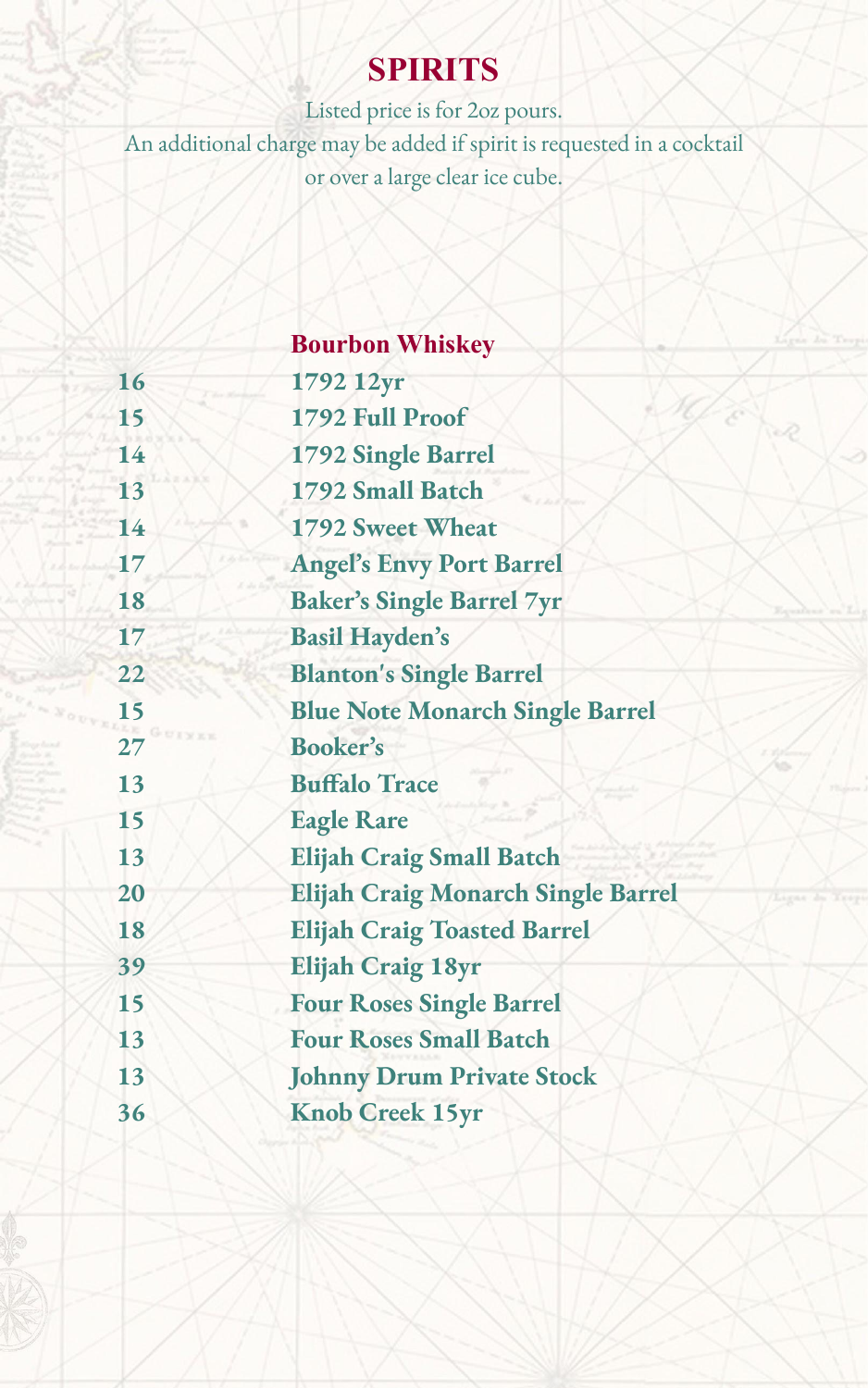| 16              |                                                |
|-----------------|------------------------------------------------|
|                 | <b>Knob Creek Monarch Single Barrel</b>        |
| 13              | <b>Knob Creek 9yr</b>                          |
| 13              | <b>Larceny</b>                                 |
| 13              | <b>Makers Mark</b>                             |
| 14              | <b>Makers Mark 46</b>                          |
| 15              | <b>Makers Mark Cask Strength</b>               |
| 21              | <b>Makers Mark Monarch Single Barrel</b>       |
| 19              | <b>Noah's Mill</b>                             |
| 15              | <b>Rowan's Creek 12yr</b>                      |
| 15              | <b>Russell's Reserve 10yr</b>                  |
| 18              | <b>Russell's Reserve Monarch Single Barrel</b> |
| 13              | <b>Weller 90 Special Reserve</b>               |
| 31              | <b>Weller Antique 107</b>                      |
| 13              | <b>Wild Turkey 101 Bourbon</b>                 |
| 13              | <b>Wild Turkey Longbranch</b>                  |
| $\overline{15}$ | <b>Wild Turkey Rare Breed Barrel Proof</b>     |
| 14              | <b>Willett Pot Still</b>                       |
| 13              | <b>Woodford Reserve</b>                        |
| 20              | <b>Woodford Reserve Double Oak</b>             |
|                 |                                                |

|    | <b>Rye Whiskey</b>                 |
|----|------------------------------------|
| 25 | <b>Angel's Envy Rum Cask</b>       |
| 13 | <b>Ezra Brooks</b>                 |
| 13 | <b>Elijah Craig</b>                |
| 32 | <b>High West Double Rye Select</b> |
|    |                                    |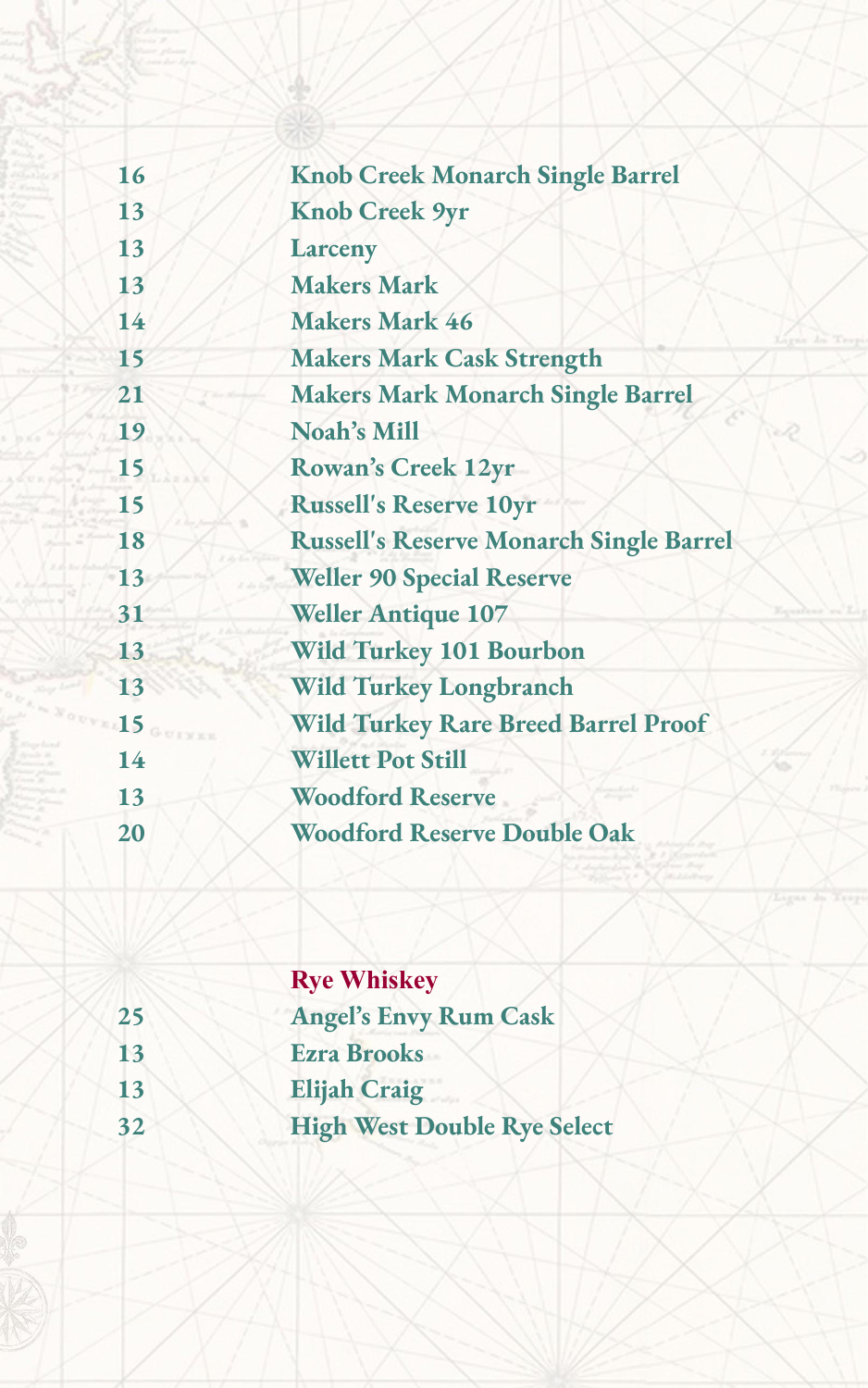| 22             | <b>High West Rendezvous</b>             |
|----------------|-----------------------------------------|
| 13             | <b>Knob Creek</b>                       |
| 13             | <b>Rittenhouse BIB</b>                  |
| 13             | <b>Russell's Reserve 6yr</b>            |
| 15             | <b>Sazerac</b>                          |
| 15             | Whistlepig 6yr Piggyback                |
| 25             | <b>Whistlepig 10yr</b>                  |
| $36/\text{oz}$ | <b>Whistlepig 15yr</b>                  |
| 60/cz          | <b>Whistlepig 18yr</b>                  |
| $75/\text{o}z$ | <b>Whistlepig Boss Hog Magellan's</b>   |
| 26             | <b>Wild Turkey Rare Breed</b>           |
| 13             | <b>Woodford Reserve</b>                 |
|                | <b>Additional American Whiskey</b>      |
| 13             | <b>Jack Daniels</b>                     |
| $13 -$         | J. Rieger & Co. Rieger KC Whiskey       |
| 29             | J. Rieger & Co. Rieger Monogram         |
| 13             | <b>Woodford Reserve Malt</b>            |
|                | <b>Irish Whiskey</b>                    |
| 18             | <b>Clonakilty Private Barrel Select</b> |
| 13             | <b>Jameson</b>                          |
| 13             | <b>Jameson Black Barrel</b>             |
| 19             | <b>Redbreast 12yr Single Pot Still</b>  |
| 16             | <b>Restless Spirits Son of Erin</b>     |
| 13             | <b>Tullamore DEW</b>                    |
|                |                                         |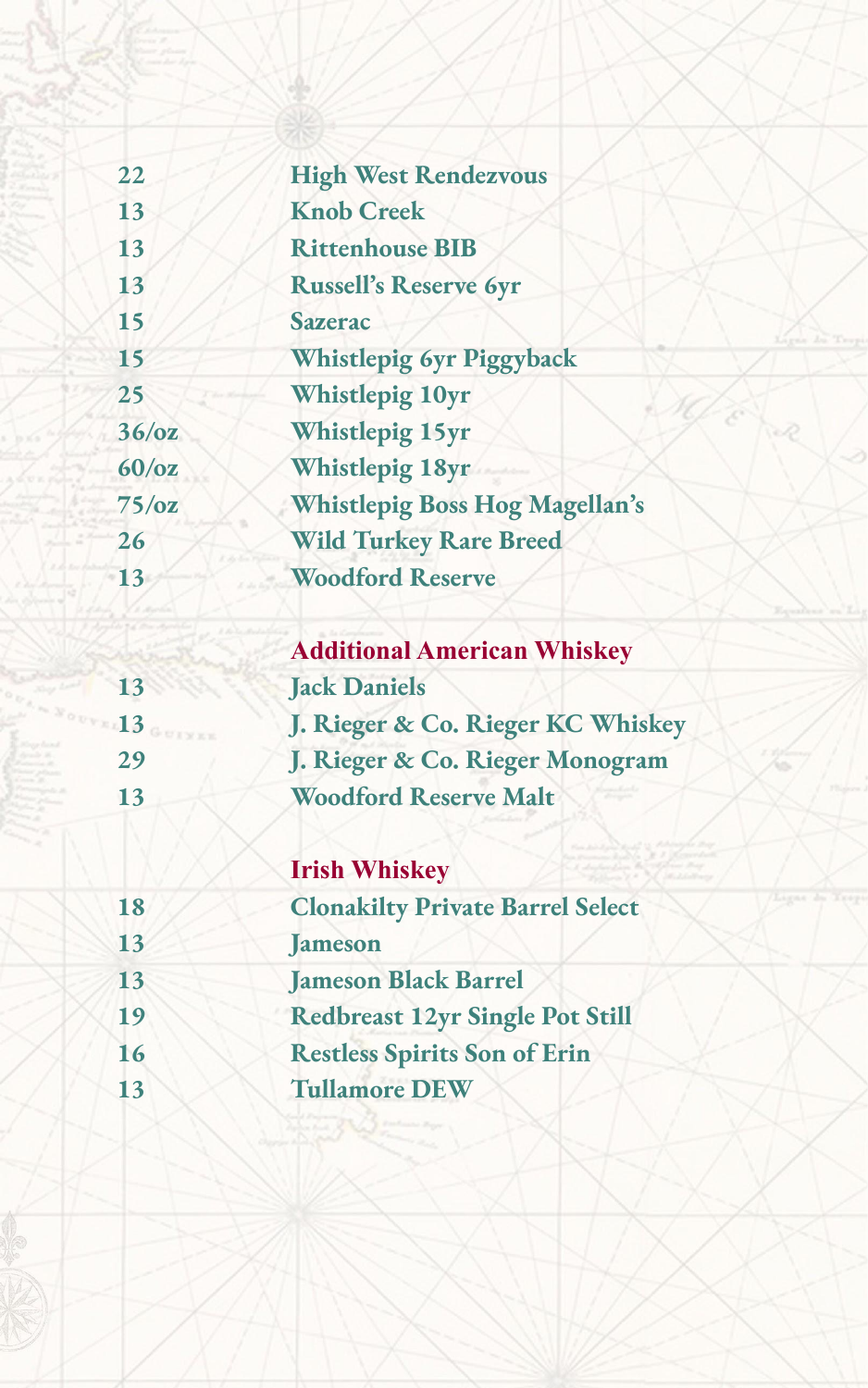## **Canadian Whisky Alberta Premium Cask Strength Rye Crown Royal**

### **Scotch Whisky**

**Blended:**

| пениси. |                                 |
|---------|---------------------------------|
| 36      | <b>Compass Box Hedonism</b>     |
| 37      | <b>Compass Box Juvenile</b>     |
| 20      | <b>Compass Box Peat Monster</b> |
| 20      | <b>Compass Box The Spaniard</b> |
| 13      | <b>Dewars White Label</b>       |
| 15      | <b>Dewars 12yr</b>              |
| 13      | Johnnie Walker Black Label      |
| 12/cz   | Johnnie Walker Blue Label       |
|         |                                 |

| Highland: |                                     |
|-----------|-------------------------------------|
| 19        | <b>Glenmorangie 10yr</b>            |
| 18        | Glenmorangie Lasanta                |
| Islay:    |                                     |
| 17        | <b>Ardbeg 10yr</b>                  |
| 19        | Ardbeg An Oa                        |
| 14        | <b>Ardbeg Wee Beastie</b>           |
| 19        | <b>Bruichladdich Classic Laddie</b> |
| 15        | <b>Laphroaig 10yr</b>               |
| 21        | Laphroaig Triplewood                |
|           |                                     |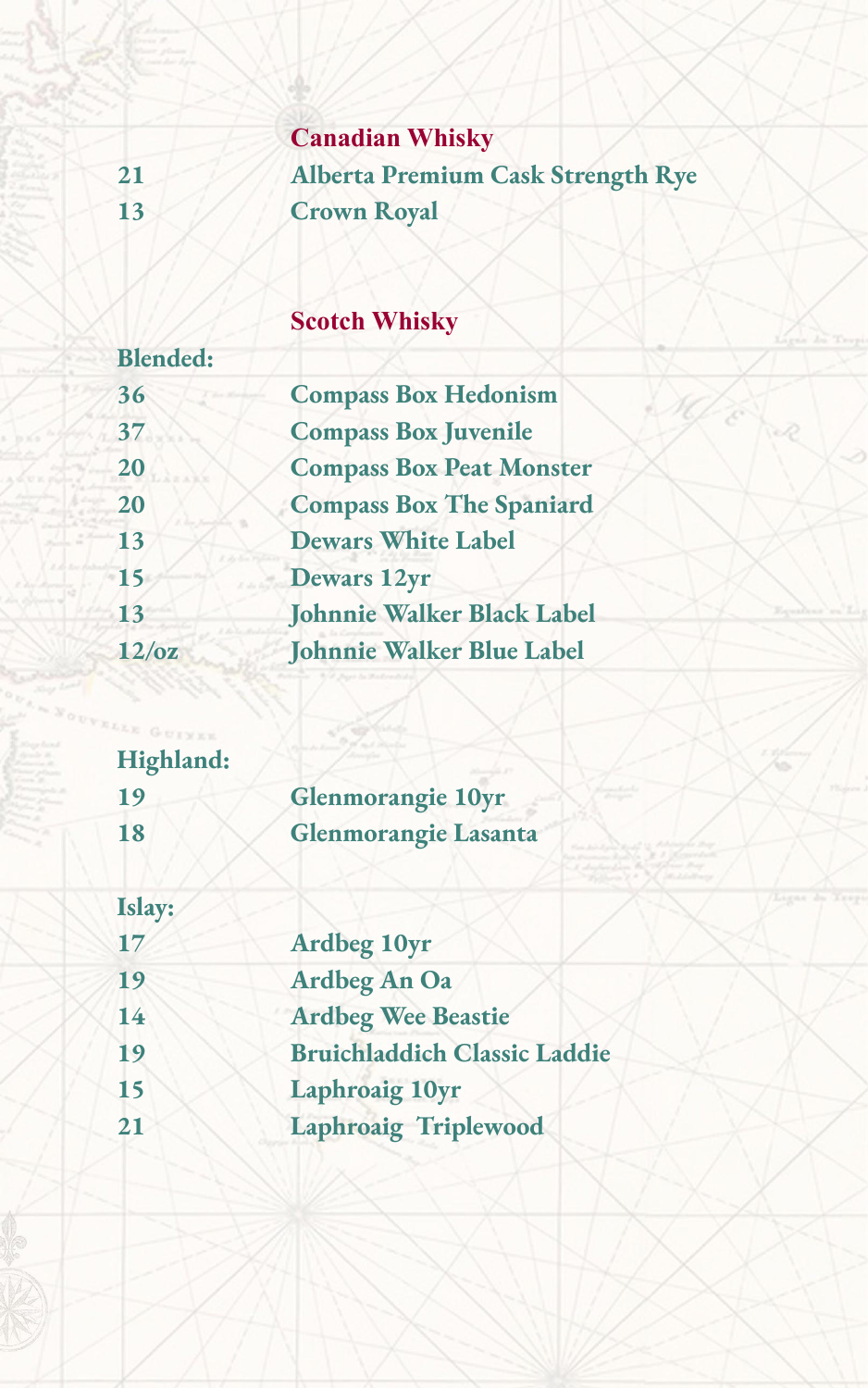| Speyside: |                                          |
|-----------|------------------------------------------|
| 19        | <b>Balvenie 12yr Doublewood</b>          |
| 24        | <b>Balvenie 14yr Caribbean Cask</b>      |
| 14        | Glenfiddich 12yr                         |
| 16        | Glenfiddich 14yr                         |
| 13        | <b>Glenlivet 12yr</b>                    |
| 19        | <b>Glenlivet 14yr</b>                    |
| 25        | <b>Glenlivet 15yr</b>                    |
| 29        | <b>Glenlivet 18yr</b>                    |
| 25        | <b>Glenlivet Nadurra Oloroso Matured</b> |
| 26        | Macallan 12yr                            |
| 54/cz     | <b>Macallan 18yr</b>                     |
|           |                                          |
|           |                                          |

| <b>Islands:</b>     |                                  |
|---------------------|----------------------------------|
| 18                  | <b>Highland Park 12yr</b>        |
| 17                  | Isle of Jura 10yr                |
| 23<br><b>FEMERE</b> | <b>Isle of Jura Superstition</b> |

## **Japanese Whisky**

| <b>Hibiki Harmony</b>        |
|------------------------------|
| <b>Iwai Mars Whiskey</b>     |
| <b>Iwai Traditional</b>      |
| Nikka Coffey Grain           |
| <b>Nikka Coffey Malt</b>     |
| <b>Nikka from the Barrel</b> |
| Nikka Single Malt Miyagikyo  |
| Nikka Single Malt Yoichi     |
| <b>Suntory Toki</b>          |
|                              |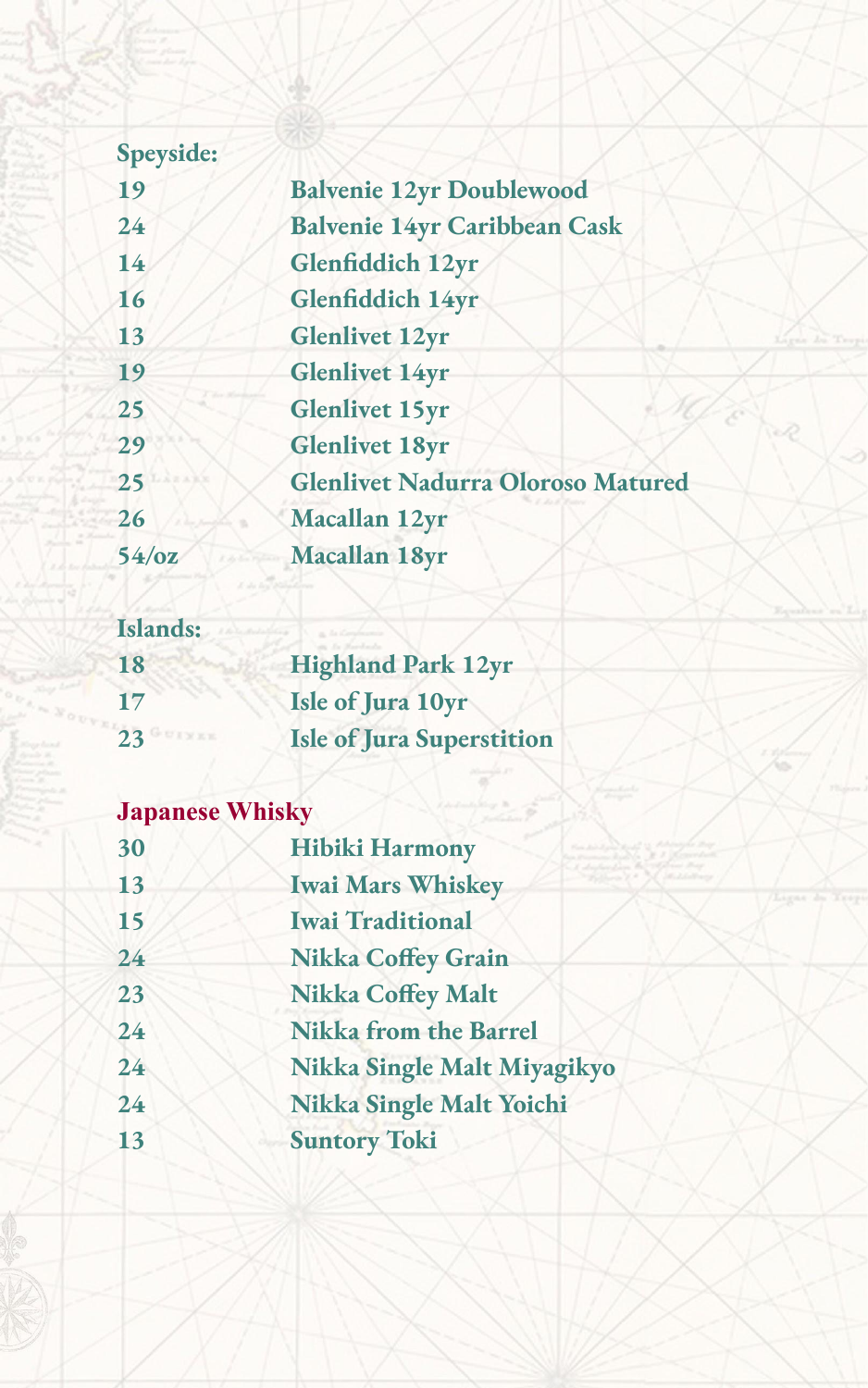| <b>Sugarcane</b> |                                        |
|------------------|----------------------------------------|
| 13               | <b>Appleton Estate Signature</b>       |
| 13               | <b>Appleton Reserve 8yr</b>            |
| 15               | <b>Appleton Estate 12yr</b>            |
| 13               | <b>Bacardi Superior</b>                |
| 28               | <b>Foursquare 2004</b>                 |
| 27               | <b>Foursquare 2005</b>                 |
| 27               | <b>Foursquare 2007</b>                 |
| 27               | <b>Foursquare 2009</b>                 |
| 27               | <b>Foursquare Detente</b>              |
| 27               | <b>Foursquare Dominus</b>              |
| 27               | <b>Foursquare Empery</b>               |
| 27               | <b>Foursquare Nobiliary</b>            |
| 27               | <b>Foursquare Premise</b>              |
| 27               | <b>Foursquare Redoubtable</b>          |
| 27               | <b>Foursquare Sagacity</b>             |
| 46               | <b>Foursquare Shibboleth</b>           |
| 30               | <b>Foursquare Sovereignty</b>          |
| 13               | <b>Hamilton 86 Demerara</b>            |
| 13               | <b>Mount Gay Eclipse</b>               |
| 13               | <b>Probitas</b>                        |
| 15               | <b>Rhum Clement VSOP</b>               |
| 13               | <b>Smith &amp; Cross Navy Strength</b> |
|                  |                                        |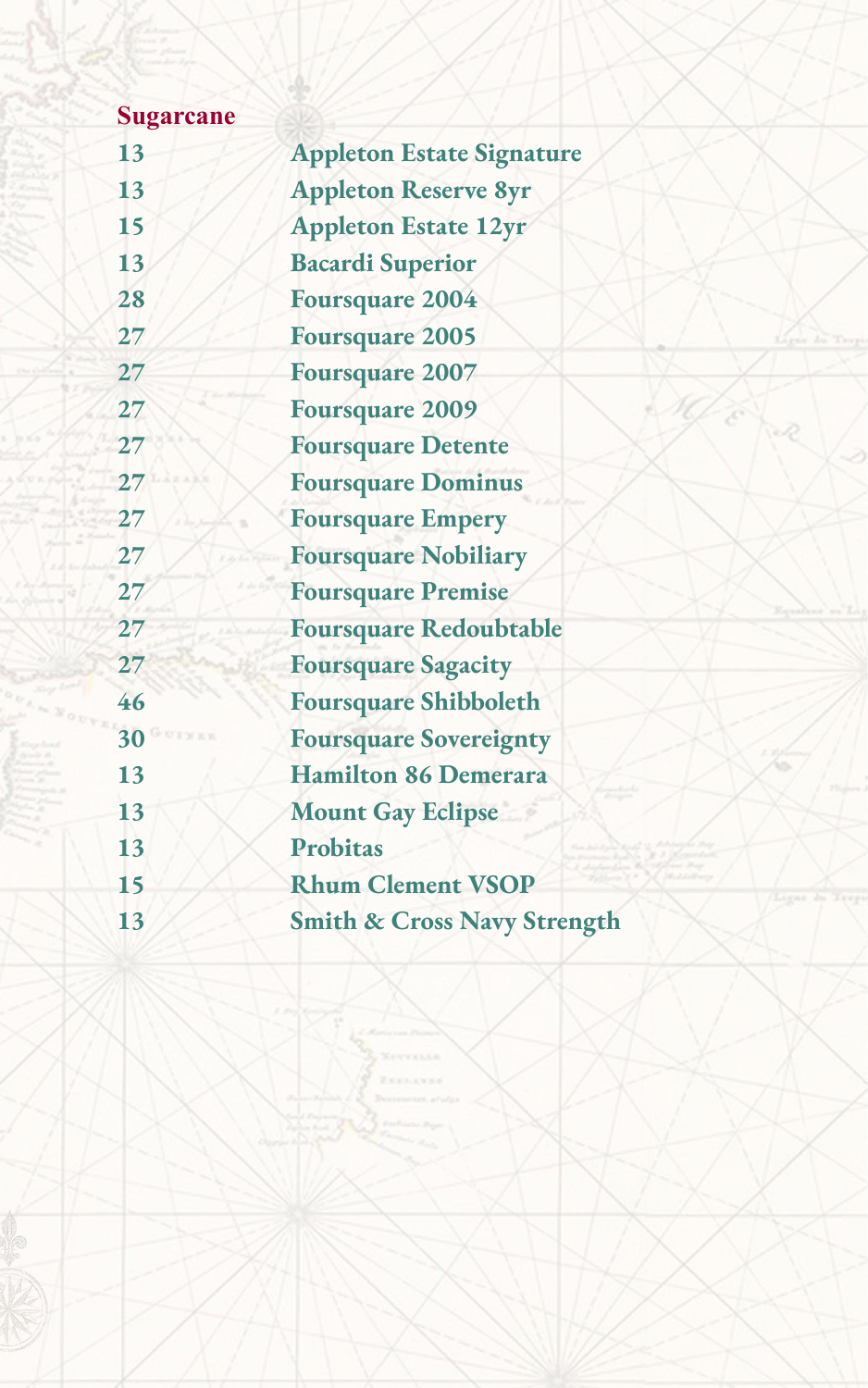#### **Agave**

| Tequila: |                                |
|----------|--------------------------------|
| 13       | <b>El Velo Blanco</b>          |
| 13       | La Gritona Reposado            |
| 13       | <b>Tapatio Blanco</b>          |
| 18       | Tapatio Blanco 110             |
| 14       | <b>Tapatio Reposado</b>        |
| 16       | Tapatio Añejo                  |
| 35       | Tapatio Excelencia Extra Añejo |
| 14       | Tequila Ocho Plata             |
| 17       | Tequila Ocho Reposado          |
| 20       | Tequila Ocho Añejo             |
|          |                                |

| Mezcal: |                         |
|---------|-------------------------|
| 27      | <b>Banhez Arroqueno</b> |
| 27      | <b>Banhez Cuishe</b>    |
| 30      | <b>Banhez Pechuga</b>   |
| 27      | <b>Banhez Tepeztate</b> |
| 30      | <b>Banhez Tobala</b>    |
| 31      | La Luna Bruto           |
| 24      | La Luna Chino           |
| 13      | La Luna Cupreata        |
| 21      | La Luna Tequilano       |
|         |                         |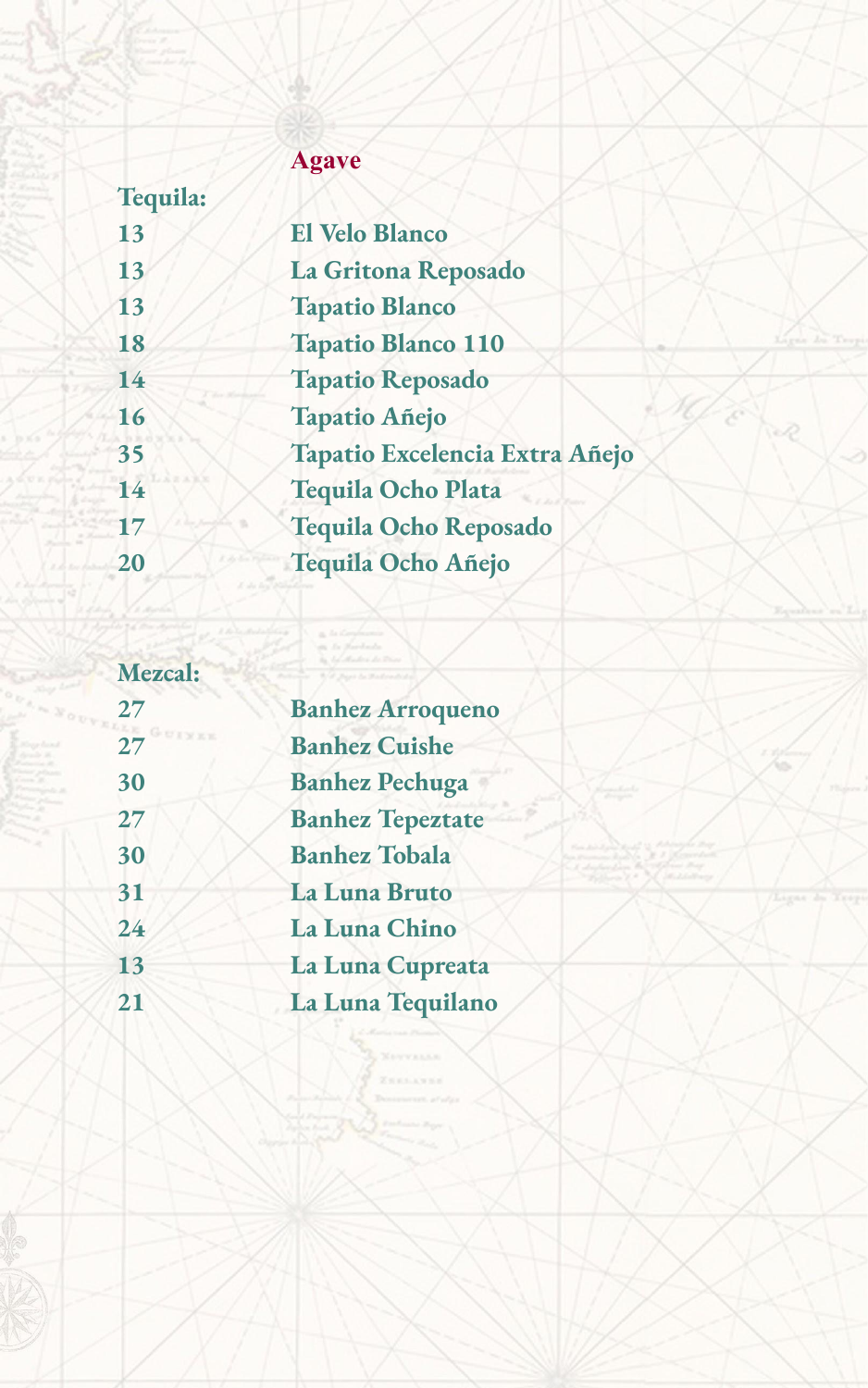| Gin          |                                             |
|--------------|---------------------------------------------|
| 13           | <b>Bombay Sapphire</b>                      |
| 14           | <b>Gunpowder Irish</b>                      |
| 13           | Hendrick's                                  |
| 13           | <b>Leopold Bros. Navy Strength</b>          |
| 16           | <b>Monkey 47</b>                            |
| 15           | <b>Nikka Coffey</b>                         |
| 13           | <b>Nolet's Silver</b>                       |
| 13           | Plymouth                                    |
| 13           | <b>Rieger's Midwestern Dry</b>              |
| 19           | <b>Rieger's Master Series</b>               |
| 14           | <b>Rieger's Exit Strategy Navy Strength</b> |
| 13           | <b>Sipsmith London Dry</b>                  |
| 16           | <b>Sipsmith VJOP</b>                        |
| 13           | <b>St. George Botanivore</b>                |
| 13           | <b>St. George Terroir</b>                   |
| 13           | <b>Suntory Roku</b>                         |
| 13           | <b>The Botanist</b>                         |
|              |                                             |
| <b>Vodka</b> |                                             |
| 13           | <b>Ketel One</b>                            |
| 13           | <b>Nikka Coffey</b>                         |
| 13           | Reyka                                       |
| 13           | <b>Suntory Haku</b>                         |
| 13           | Tito's Handmade                             |
| 13           | Wheatley                                    |
|              |                                             |